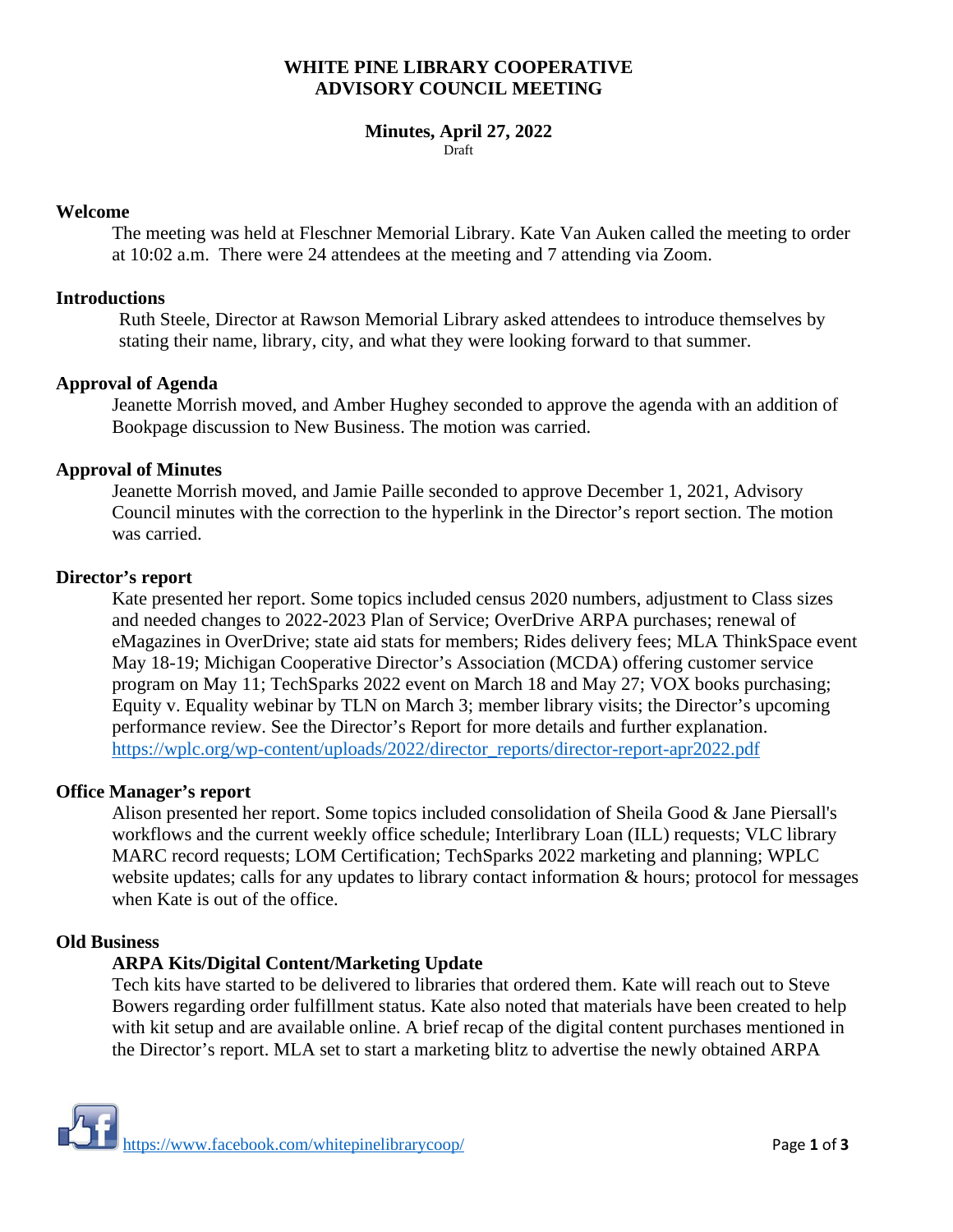resources. A website dedicated to this cause is forthcoming, TV ads are scheduled to start in mid-May, and marketing materials will be distributed to libraries.

# **New Business**

# **Bookpage**

Subscription to the print edition of Bookpage was renewed. At that time, the vendor advised that the digital version with embedded links was no longer free. The cost was an additional \$4000 more than the amount already paid for the physical edition. Interest in purchasing the additional subscription for the digital copy was low due to cost. Additional discussion was had regarding the number of physical copies sent out to libraries.

# **OverDrive Reciprocal Lending Agreement (RLA)**

RLA should be available for WPLC by July/August. This will allow patrons to select a content group other than WPLC when viewing digital content on OverDrive. Each content group will maintain borrowing priority over the items it has purchased. Content groups will need to maintain the current rate of purchasing. Items including for reciprocal lending include ebooks and audiobooks. Kate will follow up with our OverDrive rep for questions members had including Libby mobile features, holds, and stats in Advantage accounts.

# **Dale Jaslove - Library Card Discount Program**

A potential library discount program separate and different from the Michigan Activity Pass (MAP) was discussed. Dale Jaslove, who previously worked with two other cooperatives, offered to set up discount agreements with vendors local to the WPLC service area for a price of \$4,000 through the end of the year. Alison compiled a potential listing of venues if the members decided to pursue this program. After discussion, the members decided to forgo this program.

## **"Vote Yes" library millage signs**

Erin Schmändt, Caro Area District Library Director, brought up the possibility of members' YES Committees donating funds to purchase library millage signs and storing them in an offsite location. This would allow for access and use of the signs when a library in the Coop had an upcoming millage. Two members offered locations for storage. The possibility of creating a spreadsheet to track the signs and their owners was raised. It was noted, however, that the link to this spreadsheet could not be housed on the WPLC website nor could the signs be stored at the Coop office.

## **Public Comments/Membership News:**

Jessica Callender from Deckerville Public Library shared a recap of her trip to PLA. Her report showcased PLA's discussions about how the COVID-19 pandemic has hit minorities and lowincome families disproportionately hard compared to the general population. She shared additional information from seminars about Re-Engaging Adults into the Educational System and Offering Dementia Friendly Services at Your Library. These seminars have inspired her to create a program at Deckerville Public Library to give out dementia-friendly bags for patrons to take home.

Pam Williams, Frankenmuth Wickson District Library director, will be hosting a notable author on May 7 and another on June 9. In June the author will appear virtually and share a discussion with their Book Club.